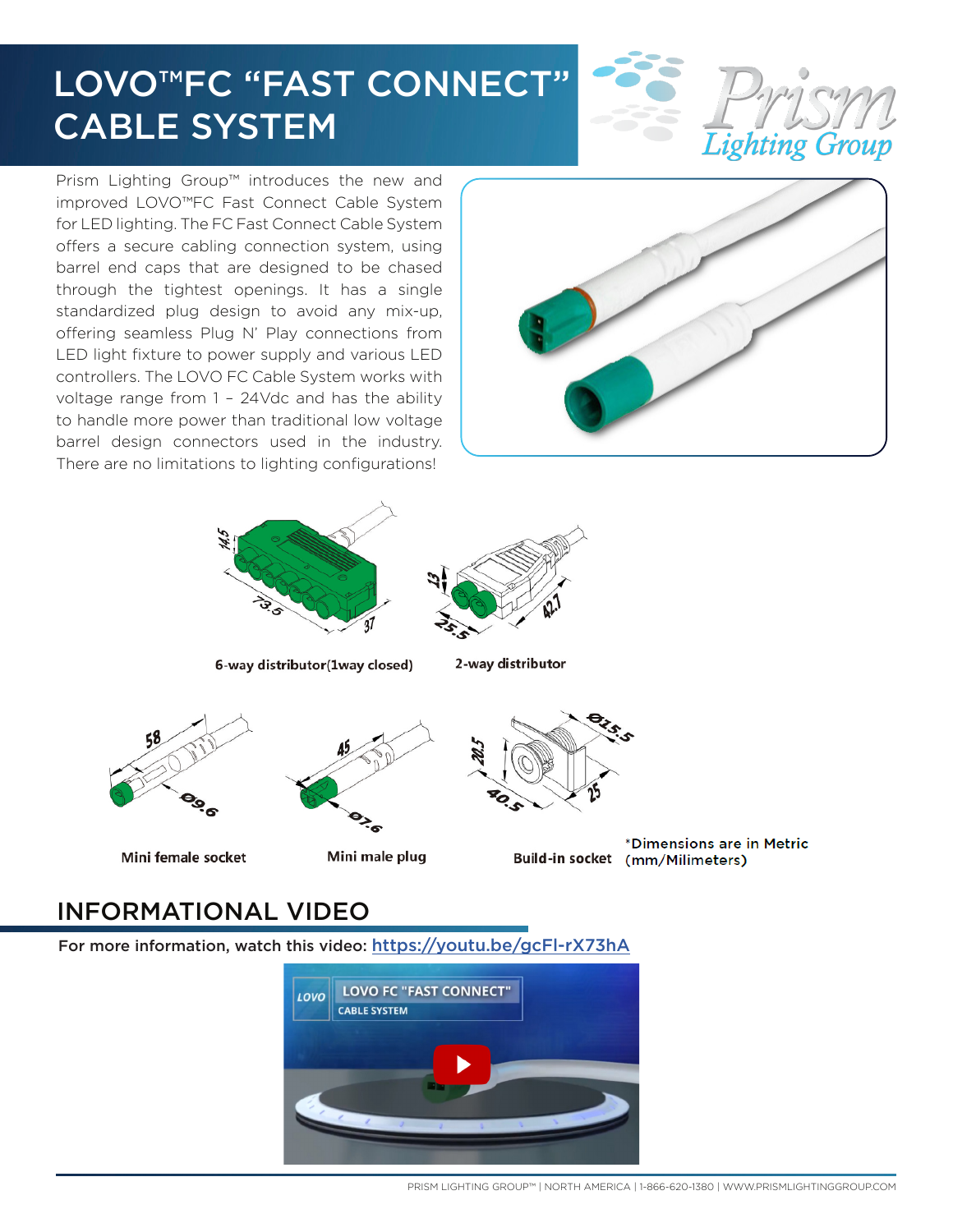# LOVO™FC "FAST CONNECT" CABLE SYSTEM



**WATCH OUR VIDEO** 

## 2-WIRE FC CONNECTORS & CABLING



### FC MALE TO RAW WIRE BARREL CONNECTORS

Product Number **8100-FC-M-2C-4in** 8100-FC-M-2C-1ft Voltage Range 1-24V 1-24V 1-24V Barrel End Dimension 1.75"L x .3"Dia 1.75"L x .3"Dia Amps 6 Amps Maximum 6 Amps Maximum

Lengths **4" (100mm)** 1 Ft (300mm)



### FEMALE TO RAW WIRE BARREL CONNECTORS

Product Number **8100-FC-F-2C-4in** 8100-FC-F-2C-1ft Voltage Range 1-24V 1-24V Barrel End Dimension 12.3"L x .4"Dia 12.3"L x .4"Dia Lengths 4" (100mm) 1 Ft (300mm) Type FC-Female Socket FC-Female Socket Amps 6 Amps Maximum 6 Amps Maximum

Type FC-Male Connector FC-Male Connector



#### MALE TO FEMALE EXTENSION CONNECTOR CABLES

Product Number **8100-FC-EXT-2C-3ft** 8100-FC-EXT-2C-6.5ft Voltage Range 1-24V 1-24V Barrel End Dimension M- 1.75"L x .3"Dia M- 1.75"L x .3"Dia Lengths 3ft (1M) 6.5ft (2M) Type Extension Cables Extension Cables Amps 6 Amps Maximum 6 Amps Maximum

F -12.3"L x .4"Dia F -12.3"L x .4"Dia



#### Product Number 8100-FC-EXT-2C-10ft Voltage Range 1-24V Barrel End Dimension M- 1.75"L x .3"Dia Lengths 10ft (3M) Type Extension Cables Amps 6 Amps Maximum

F -12.3"L x .4"Dia



## 2-WAY MULTI-POINT CONNECTOR CABLE

 Type 2-way Splitter Amps 6 Amps Maximum Length 18" (.5M) Product Number 8100-FC-2Y-2C Voltage Range 1-24V Socket Female Socket Inlet



#### 2-WAY MULTI-POINT DISTRIBUTOR BLOCK Type Y Distributor Amps 6 Amps Maximum Product Number 8100-FC-2Y-2C-BLC Voltage Range 1-24V Socket 2 Female ports and 1 Male port



#### 6-WAY MULTI-POINT CONNECTOR CABLE Product Number 8100-FC-6Y-2C

| 1 TVARAVAL TVRITINAVI |
|-----------------------|
| Type                  |
| Voltage Range         |
| Amps                  |
| Socket                |
| Length                |

#### 6-way Splitter 18" (.5M) Amps 6 Amps Maximum  $1-24V$ Female Socket Inlet

#### \*For more information, watch this video: <https://youtu.be/gcFl-rX73hA>